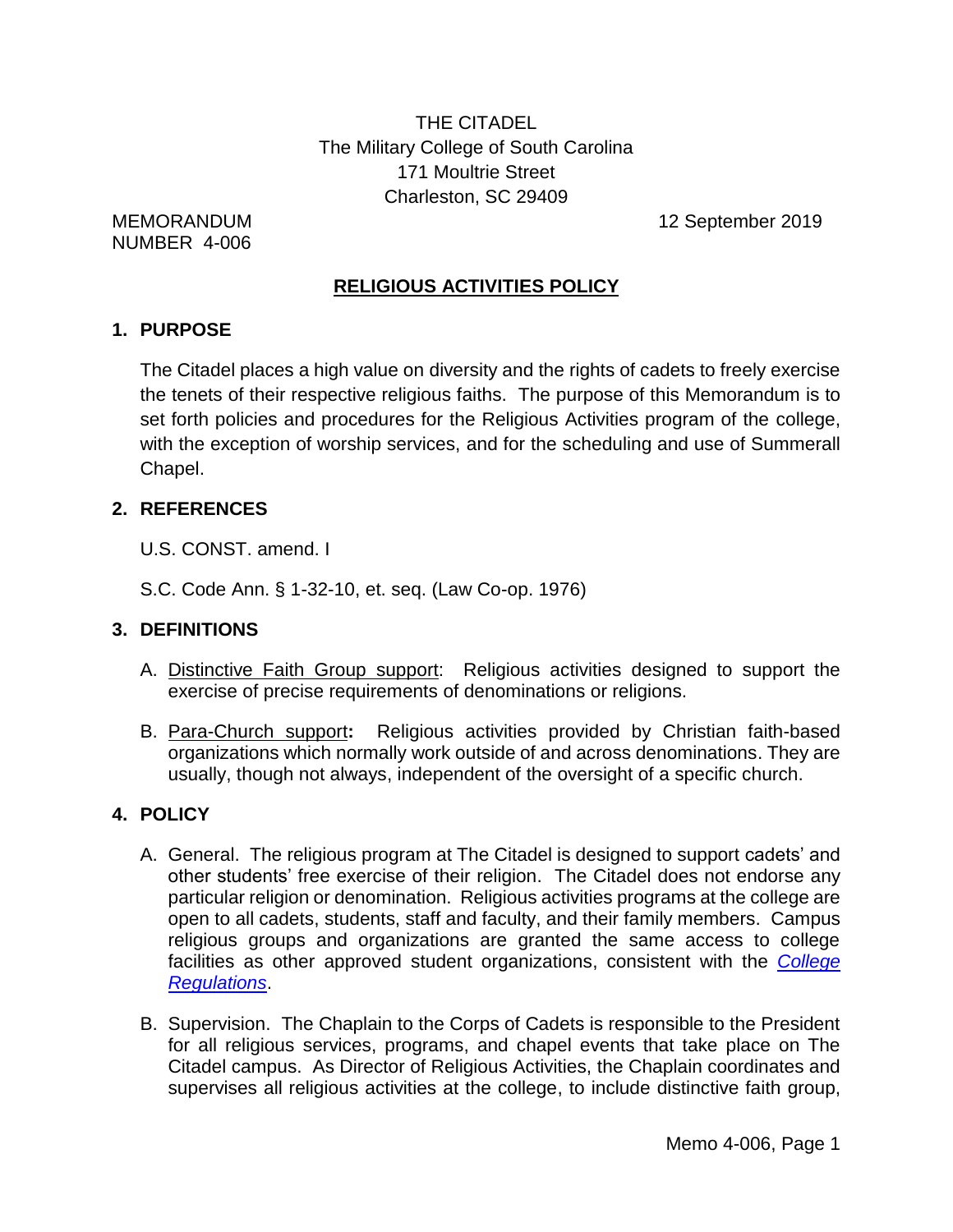denominational and para-church activities, and ensures that all activities are conducted in accordance with *[College Regulations](http://www.citadel.edu/root/images/policies/college-regulations.pdf)* and policies.

- C. Religious Organizations.
	- 1. General. Distinctive faith, denominational and para-church organizations, in cooperation with the Chaplain to the Corps of Cadets, further the free exercise of religion at The Citadel.
	- 2. Authorization. No religious activities may be undertaken and led on campus by a third-party distinctive faith, denominational, or para-church organization without the authorization of the Chaplain. Religious organizations on campus must be endorsed by a denominational faith group or a nationally recognized para-church organization. While campus pastors or ministry directors may be under the oversight of a local church, no individual congregation may sponsor a standalone religious activity.
		- a. Campus pastors or ministry directors must have endorsing credentials on file with the Director of Religious Activities Office.
		- b. Distinctive faith, denominational, and para-church groups must be approved annually pursuant to [The White Book,](http://www.citadel.edu/root/cadet-regulations/the-white-book) Chapter 4, Section 1, Experiential Learning and Cadet Activities.
	- 3. Meetings.
		- a. The Director of Religious Activities will coordinate location/room assignments for all authorized Religious Activities. All support requests must be submitted to the Director of Religious Activities.
		- b. Distinctive faith groups and denominational Christian church groups will be scheduled to meet on Monday evenings from 1830 to 1945. Para-church ministries will be scheduled to meet on Thursday evenings from 1830 to 1945. Permission will not be granted for distinctive faith, denominational, or para-church groups to meet on Tuesday evenings.
		- c. Except for activities approved by the President, Provost, or Commandant, no mandatory cadet activity may be scheduled at such time as to inhibit a cadet's attendance at religious activities in support of free exercise rights.
		- d. All meetings must end in time for cadets to return to the barracks no later than 1950 hours. Exceptions may be requested through the Director of Religious activities to the Commandant.
	- 4. Suspension or dissolution. A distinctive faith, denominational, or para-church group may be suspended or dismissed from operation on The Citadel campus for failure or refusal to comply with college regulations or guidelines.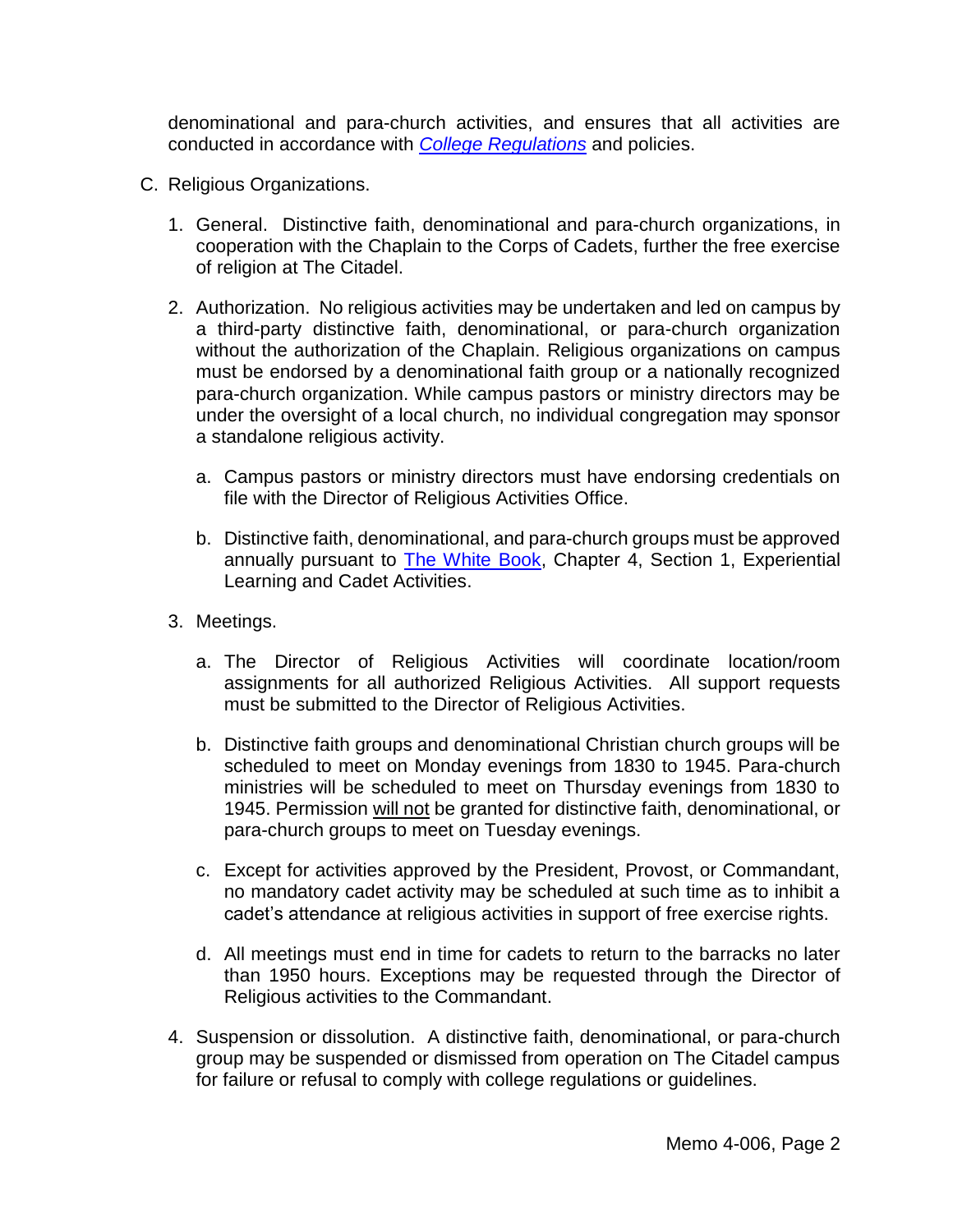- D. Use of Summerall Chapel. The Chaplain is responsible for the utilization and maintenance of Summerall Chapel. All activities at Summerall Chapel must be scheduled through the Wedding/Chapel Use Coordinator for entry in the chapel use calendar.
	- 1. The use of Summerall Chapel is limited to memorial services, worship services, weddings and other appropriate activities which do not detract from the perception of sacred space dedicated to the well being and spiritual health of individuals.
	- 2. Duly ordained and/or licensed clergy will officiate memorial services, worship services, and weddings. Weddings may be officiated by notaries, judges, and Justices of the Peace in Summerall Chapel. Exceptions to this policy must be approved by the Chaplain to the Corps of Cadets/Director of Religious Activities.
	- 3. Fees, as set forth in  $\frac{\text{Annex } A}{\text{Inert}}$ , must be paid before the requested time and date will be reserved in the chapel use calendar. Reservation of the chapel does not automatically constitute the availability of the chaplain for a service. Coordination for the chaplain must be done separately through the Chapel Office.

# **5. COMPLIANCE**

Non-compliance with this policy by students or employees may result in disciplinary action. A distinctive faith, denominational, or para-church group may face corrective action to include, but not limited to counseling, advisement, rectification, sanctions and/or other disciplinary measures or be suspended or dismissed from operation on The Citadel campus for failure or refusal to comply with policy or *[College Regulations](http://www.citadel.edu/root/images/policies/college-regulations.pdf)*.

# **6. NOTES**

# **A. Dates of official enactment and amendments:**

Approved by the Commandant on 12 September 2019

#### **B. Responsible Department:**

Religious Activities

#### **C. Responsible Official:**

Chaplain to the Corps of Cadets/Director of Religious Activities

#### **D. Cross References**

[College Regulations](http://www.citadel.edu/root/images/policies/college-regulations.pdf)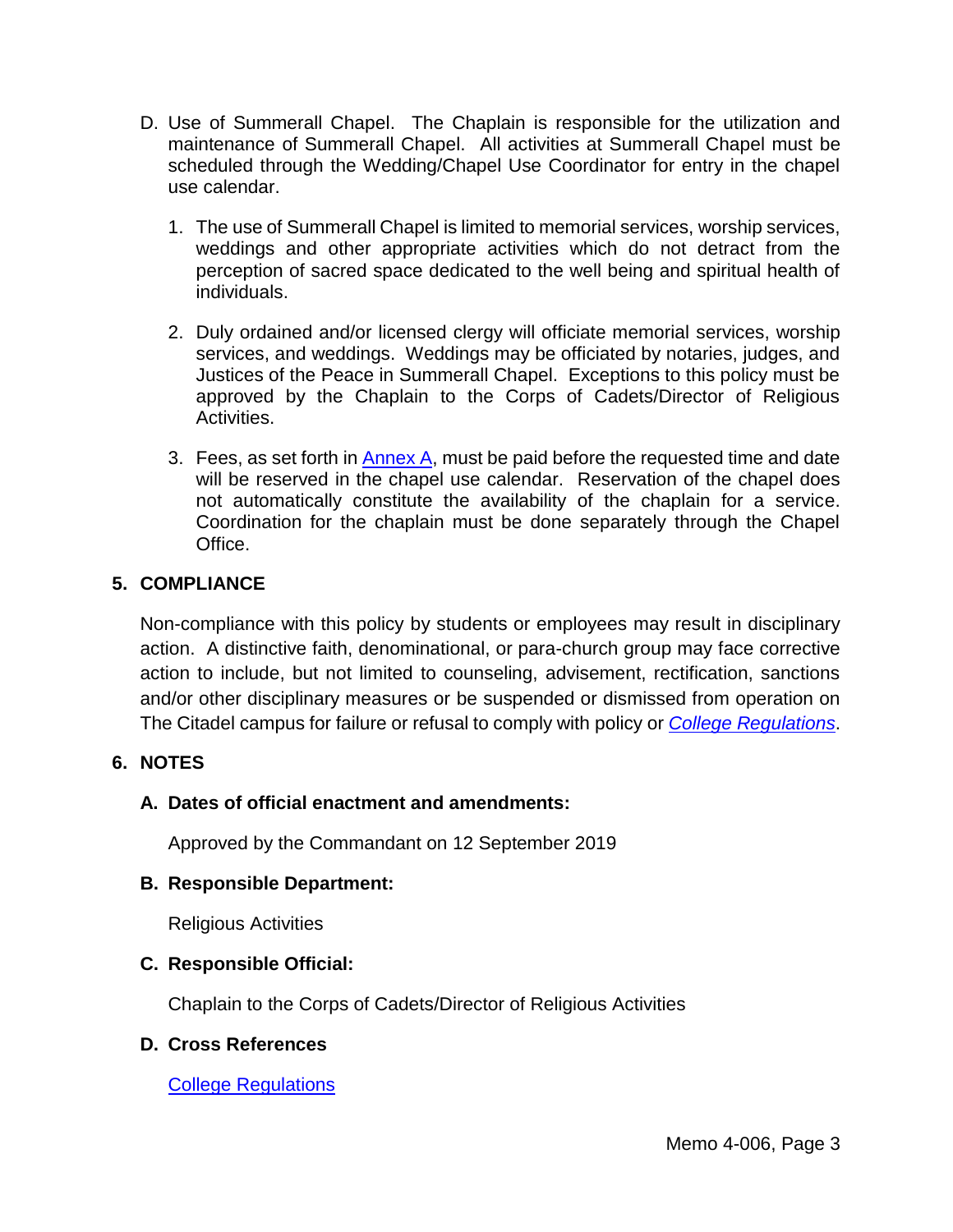[Memorandum 4-004 Religious Accommodation](http://www.citadel.edu/root/images/policies/religious-accommodation-policy.pdf) Policy

[Blue Book,](http://www.citadel.edu/root/images/Commandant/Blue-Book.pdf) Regulations for the South Carolina Corps of Cadets, Chap 2, Cadet Life

[White Book,](http://www.citadel.edu/root/cadet-regulations/the-white-book) Organizations, Functions, Procedures, and Administrative Standard Operating Procedures; Chap 4. Cadet Support Services

### **7. RESCISSION**

Memorandum 4-006, dated 29 November 2017 and any previous additions.

#### **8. REVIEW**

Review this policy on a biennial basis.

FOR THE PRESIDENT:

//Signed, EFP, 12 September 2019// OFFICIAL EUGENE F. PALUSO Captain, U.S. Navy (Retired) **Commandant** 

[Annex A,](#page-4-0) Summerall Chapel Schedule of Fees and Services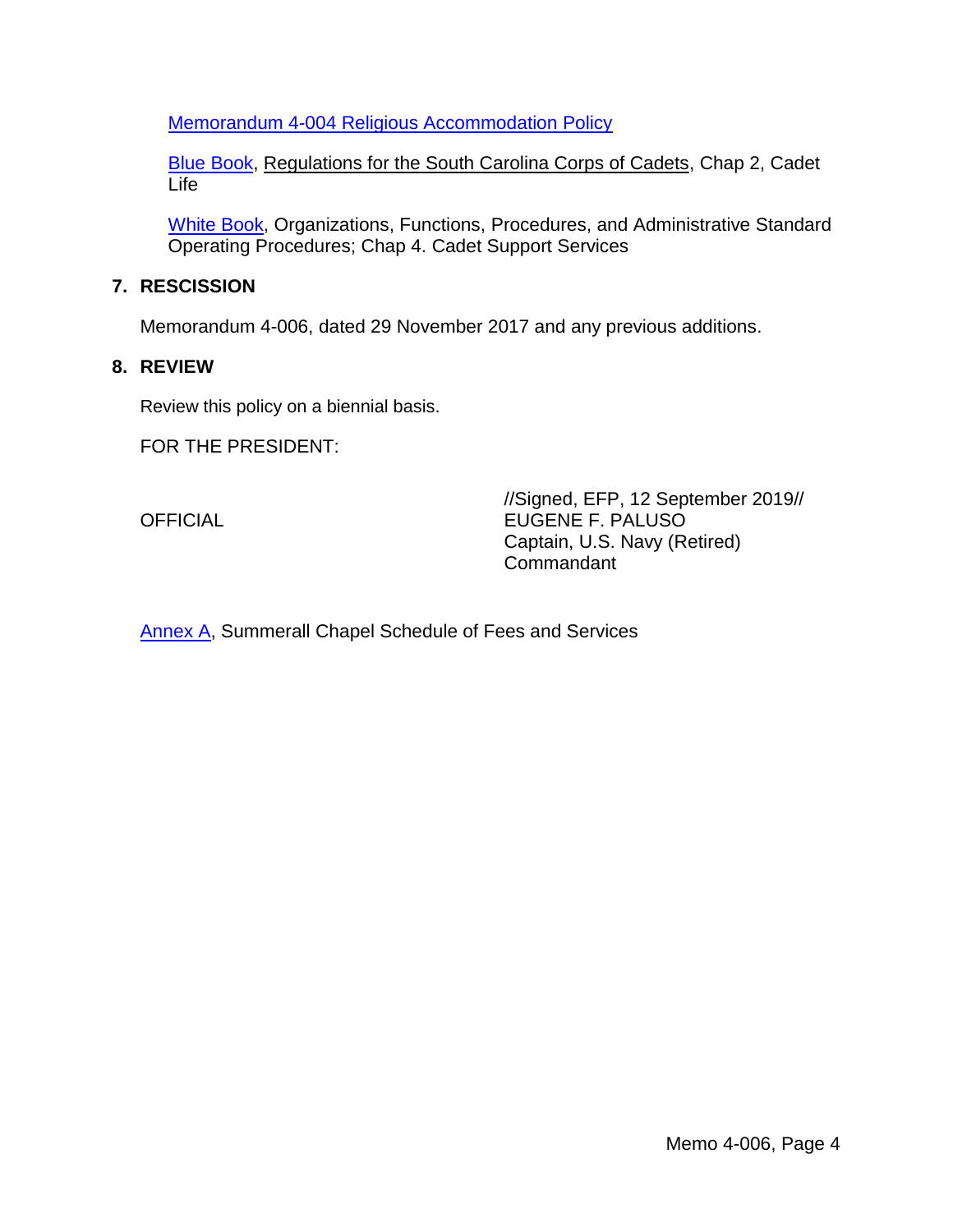# **Annex A Summerall Chapel Schedule of Fees and Services**

- <span id="page-4-0"></span>1. Weddings.
	- A. Wedding fees include one (1) white floral arrangement located on the altar, two (2) seven-branch candelabras with candles, eighteen (18) pew candle holders with candles, and one (1) Unity Candle Stand (**candle not included**). The fees do not include the Organist or Cadet Sexton.
	- B. Rates.
		- 1. Citadel graduate or Current staff or faculty: \$800
		- 2. Active Duty Military, Current student of The Citadel's Graduate College (CGC) program, Member of South Carolina General Assembly, or child of a graduate/ child of a current Citadel employee: \$1500
		- 2. General Public (to include grandchildren of Alumni): \$3000
	- C. Cancellations. If the reservation is cancelled at least six months prior to the reserved date, a portion of the usage fee is refunded, as follows: **25% of Chapel Fee**.
- 2. Funerals and Memorial Services.
	- A. Funeral and memorial service fees include a white floral arrangement located on the altar.
	- B. Rates.

| 1. Citadel president or past president:                              | No fee |
|----------------------------------------------------------------------|--------|
| 2. Present / past faculty / staff / BOV:                             | No fee |
| 3. Faculty/staff spouse or child:                                    | \$500  |
| 4. Graduates, their spouse, or former faculty/staff spouse:          | \$500  |
| 5. Memorial service, for the college, for cadets, faculty, or staff: | No fee |
| 6. Cadet funeral:                                                    | No fee |